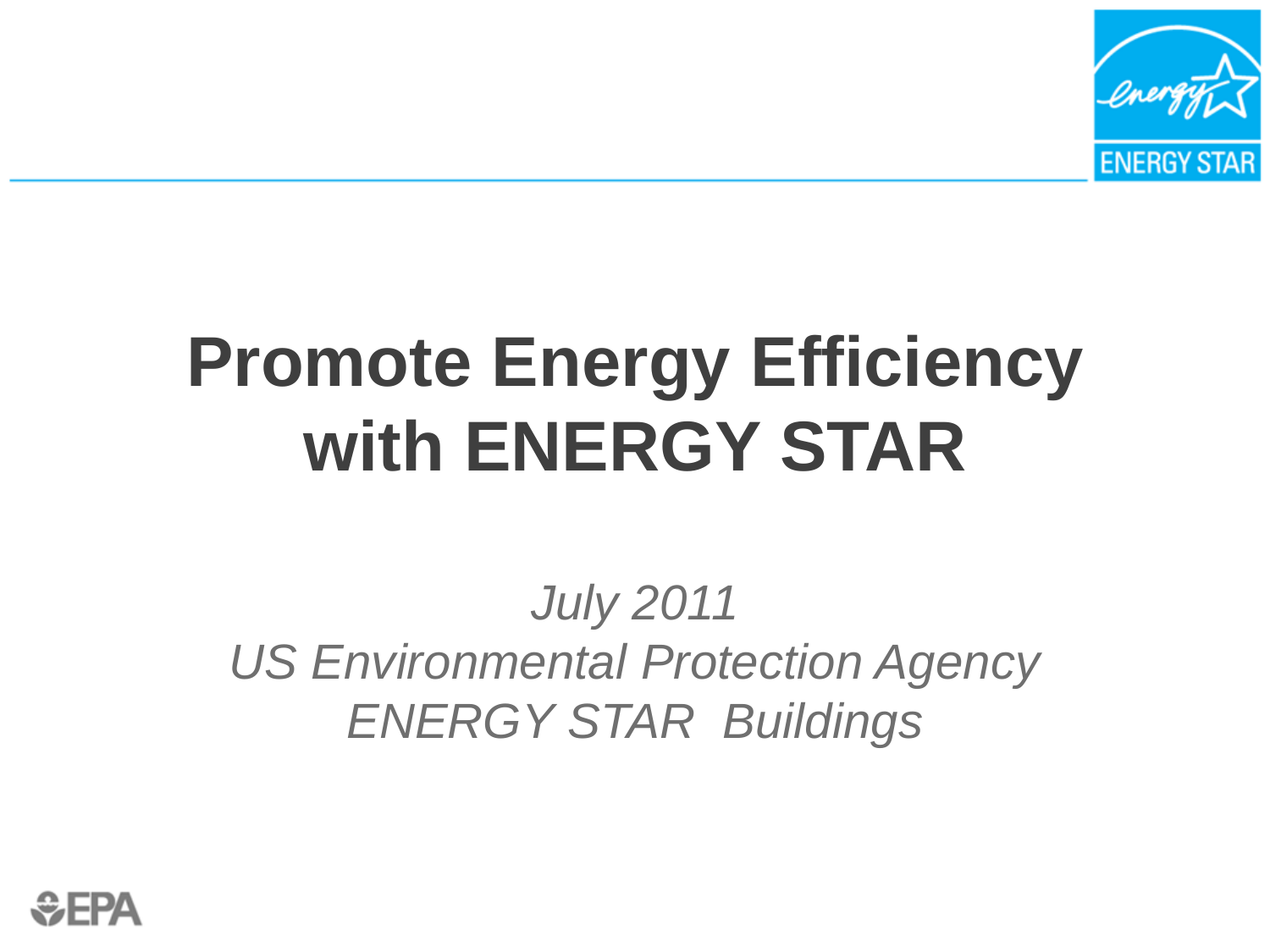## **The Big Picture: Greenhouse Gas Emissions in the United States**





*Commercial buildings and industrial facilities are responsible for 45% of U.S. greenhouse gas emissions.*

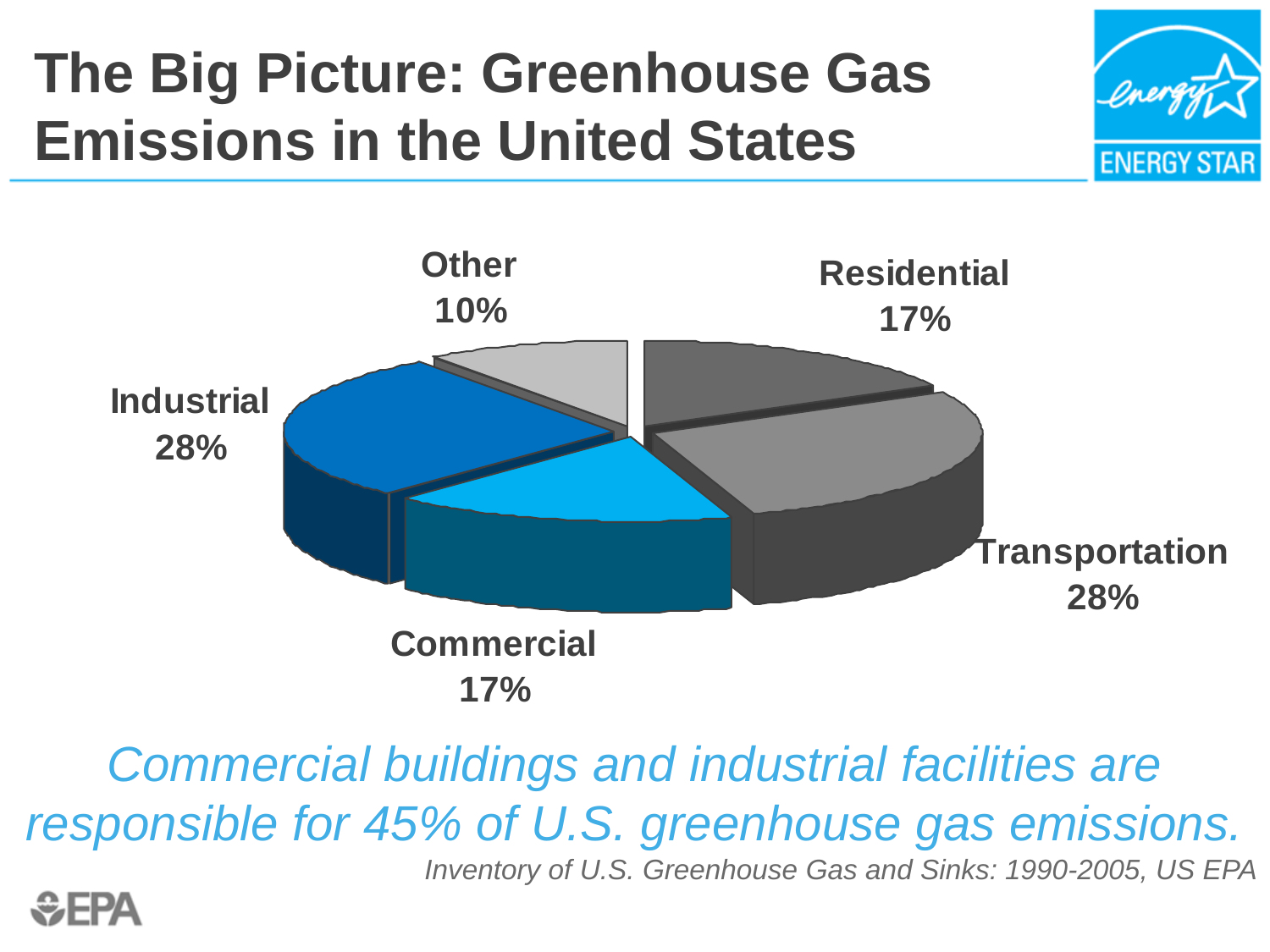# **Opportunities in Buildings**



- ▶ Commercial buildings and industrial facilities generate about **50 percent** of U.S. carbon dioxide emissions.
- **→ 30 percent** of energy consumed in commercial and industrial buildings is wasted.
- Reductions of **10 percent** in energy use can be possible with little or no cost.

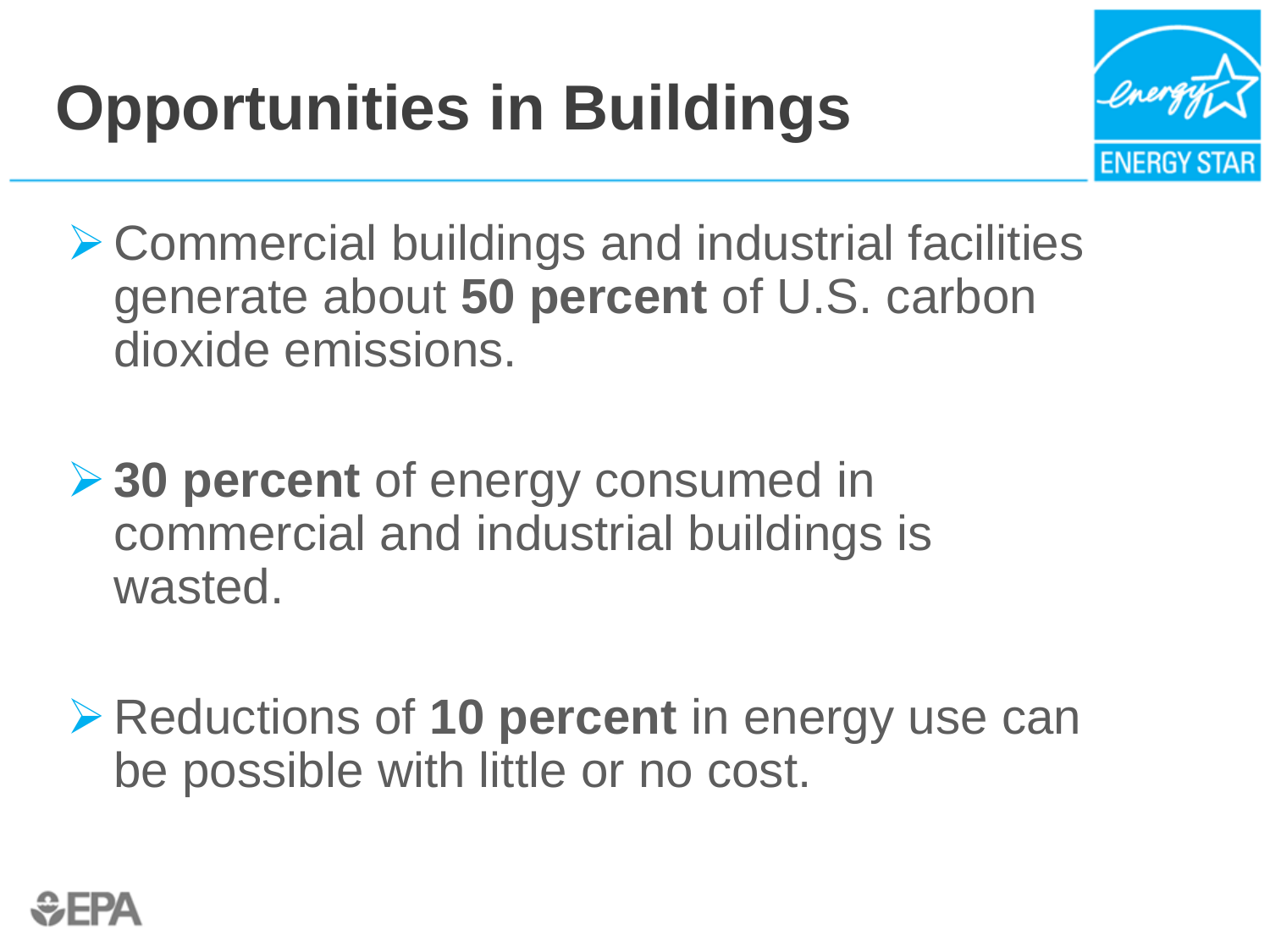# **What is ENERGY STAR for Buildings?**



- U.S. Environmental Protection Agency energy management program.
- Offers proven solutions to help building owners and managers reduce energy consumption.
- Program for new construction and existing buildings.
- Works in markets with a focus on: •
	- Commercial property (offices, retail, hotels)
	- Public sector (government, K-12, higher ed)
	- Healthcare
	- Small business and congregations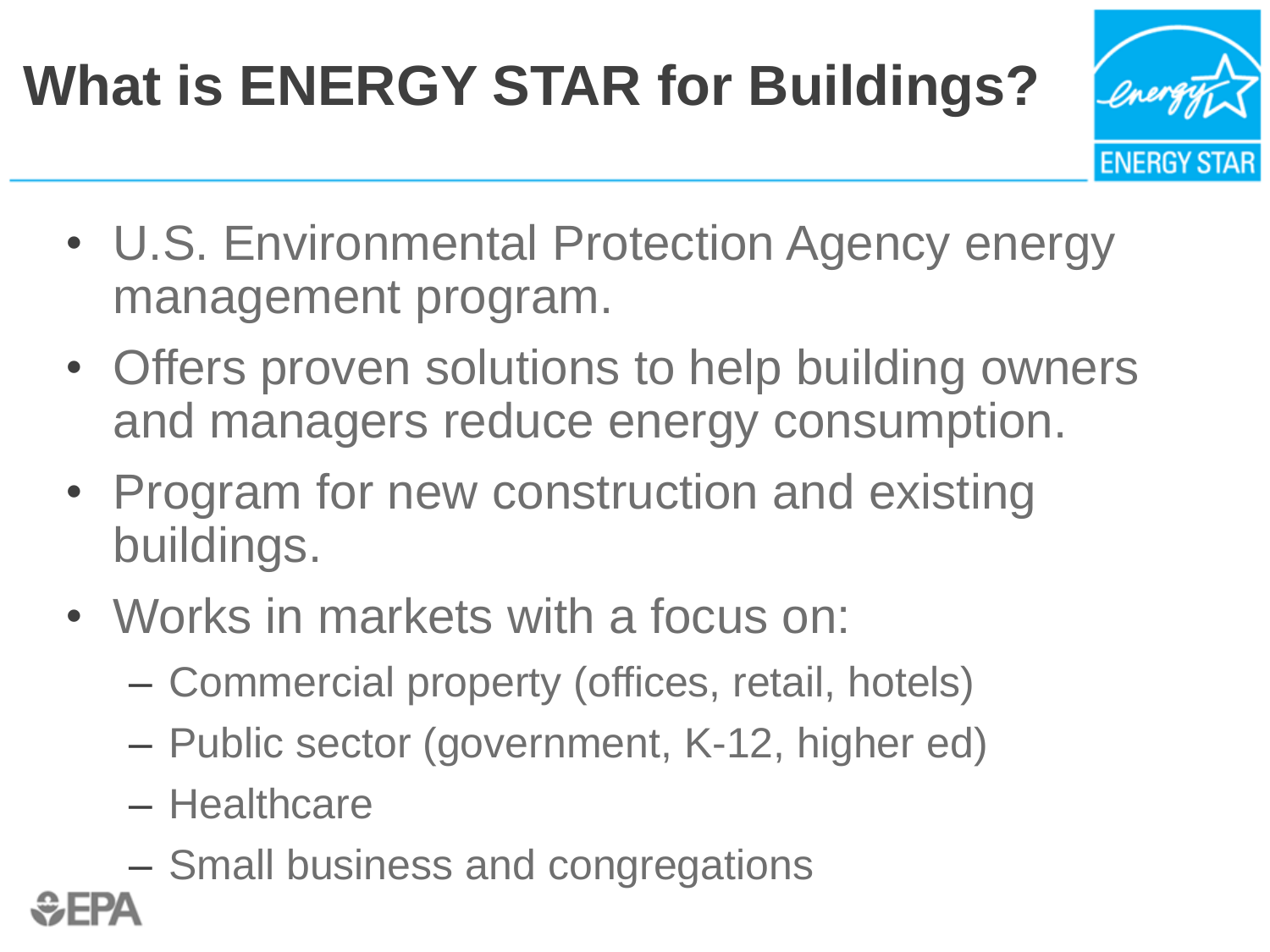## **Join as an ENERGY STAR Partner**





Announce your partnership and show commitment

 $\checkmark$  Gain access to the ENERGY STAR Partner graphic for PR materials

Add your story to EPA's directory of ENERGY STAR Partners

Join as a Partner at [www.energystar.gov/join](http://www.energystar.gov/join)

It's voluntary and free!

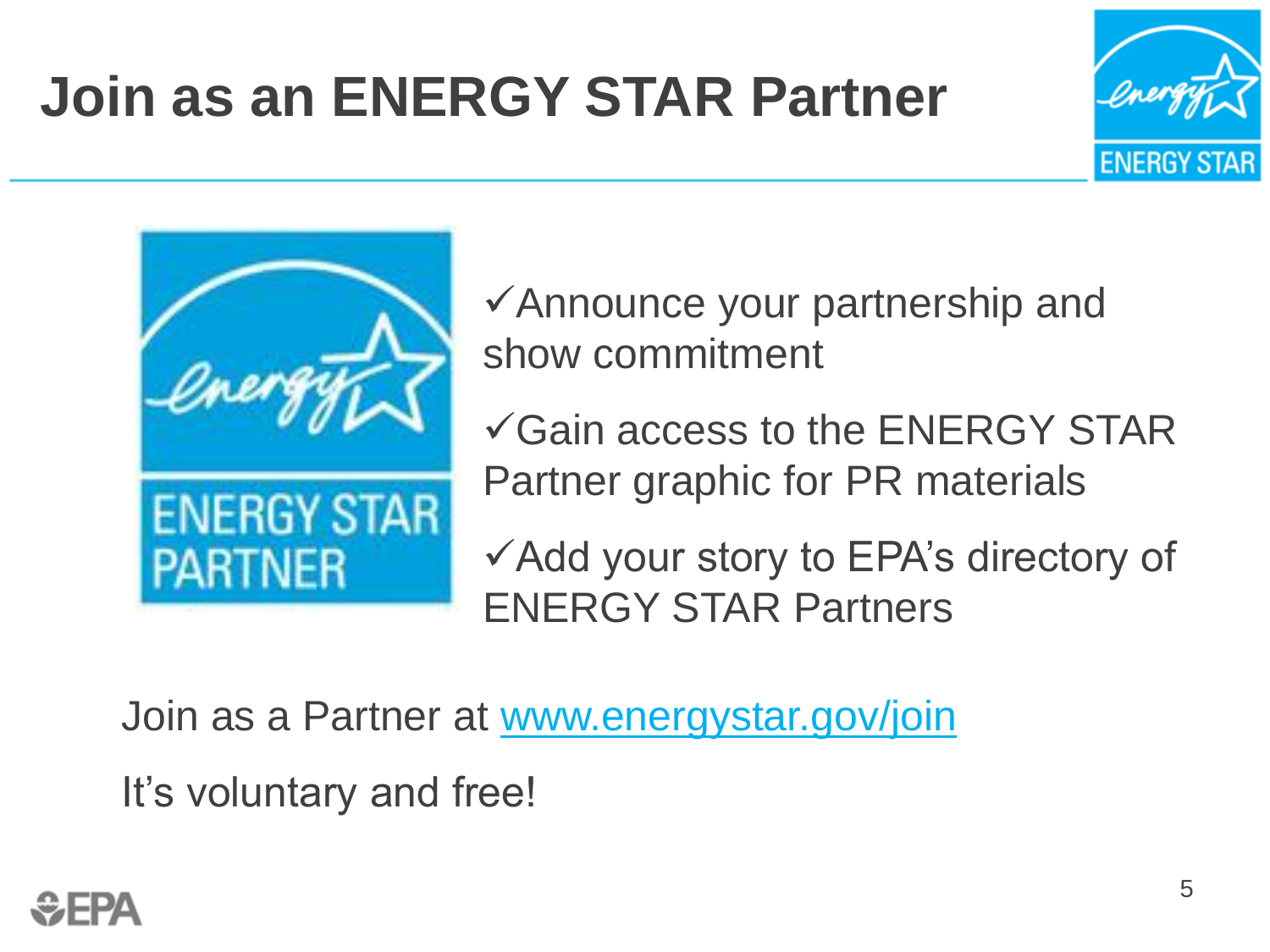# **National Recognition**

- ▶ ENERGY STAR Partner
- ▶ Designed to Earn the ENERGY STAR
- > The ENERGY STAR for Existing Buildings
- ENERGY STAR Leaders
- ENERGY STAR Partner of the Year









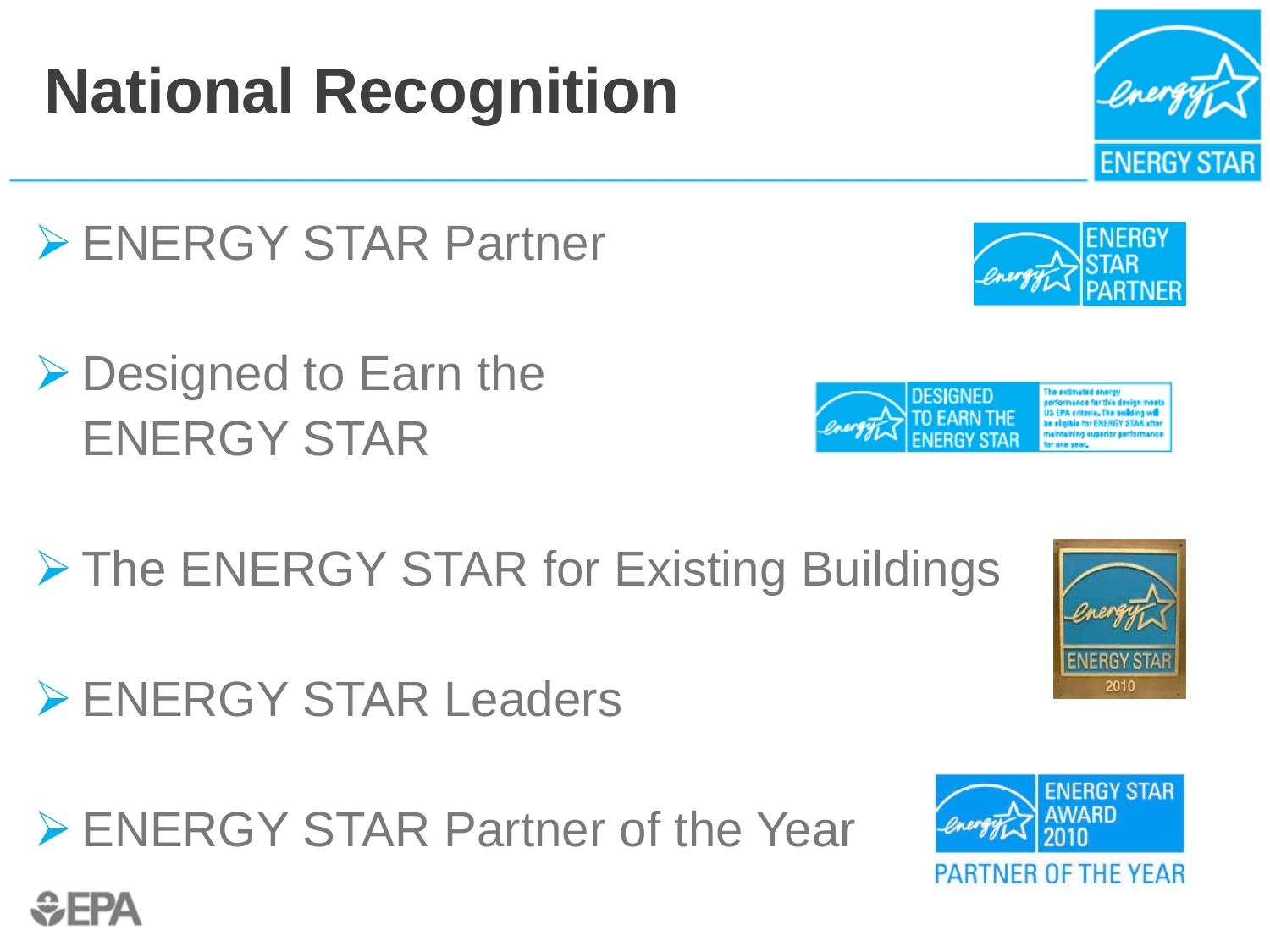#### **Assess Building Performance with EPA's Portfolio Manager**



- Measure and track the energy use of all of your buildings – receive an energy use intensity (EUI). Many buildings, including office buildings can receive energy performance scores on a 1-100 scale.
- **Track changes in energy and water use over time in** single buildings, groups of buildings, or entire portfolios.
- $\triangleright$  Track and report cost savings and  $CO<sub>2</sub>$  emissions.
- Apply for the ENERGY STAR.
- www.energystar.gov/benchmark



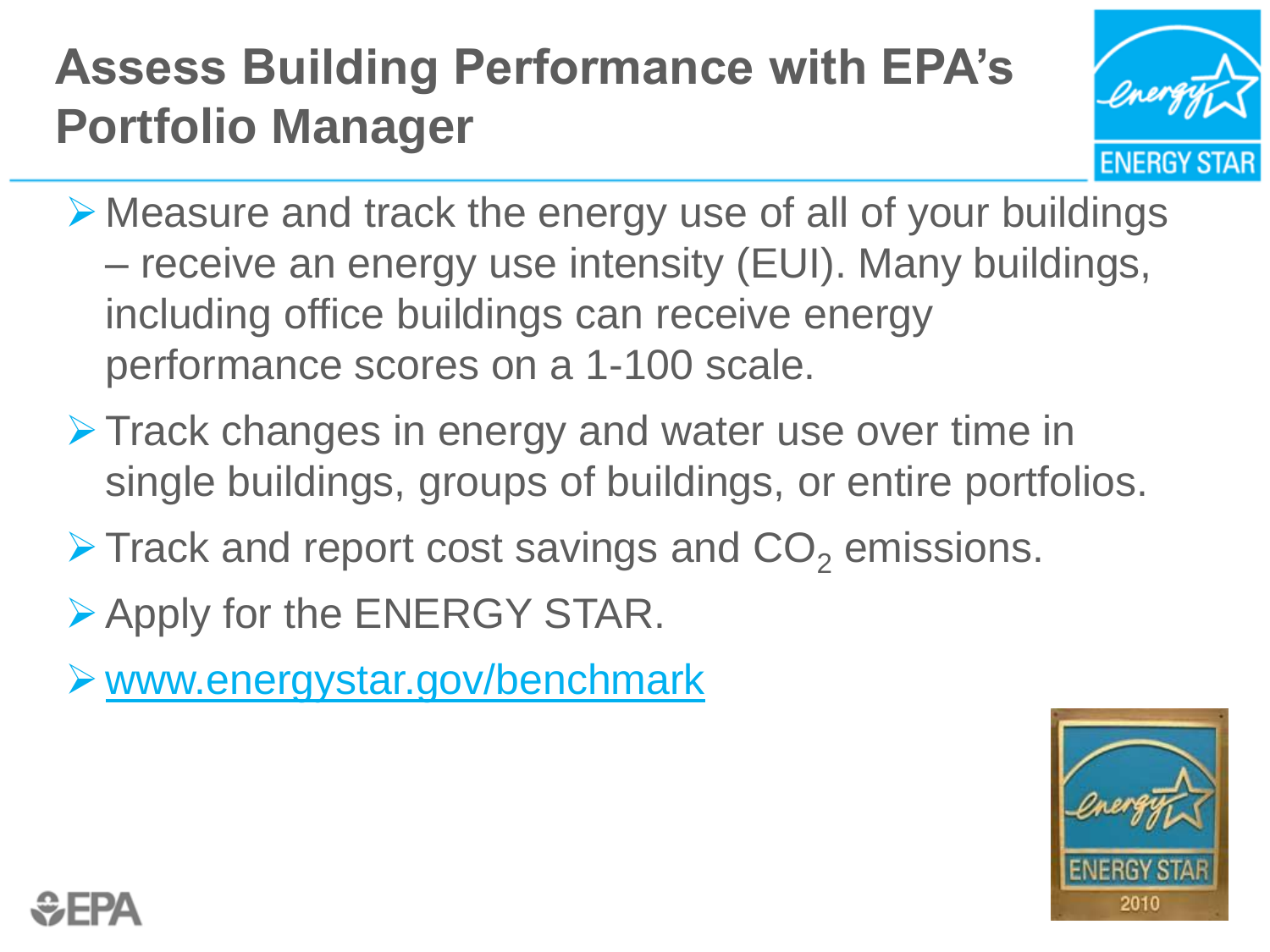#### **Benchmarking for Local and State Governments**



- Governments across the US are using Portfolio Manager to measure and track energy and water use
	- [http://www.energystar.gov/ia/business/government/State\\_Local\\_Govts\\_Leveraging\\_ES.pdf](http://www.energystar.gov/ia/business/government/State_Local_Govts_Leveraging_ES.pdf)
- Learn more about leveraging EPA's Portfolio Manager •
	- [http://www.energystar.gov/ia/business/government/Leveraging\\_Portfolio\\_Manager\\_Factsheet.pdf](http://www.energystar.gov/ia/business/government/Leveraging_Portfolio_Manager_Factsheet.pdf)
- Benchmarking helps state and local officials and building managers to identify their best opportunities for improvement, track performance over time, and document savings. •



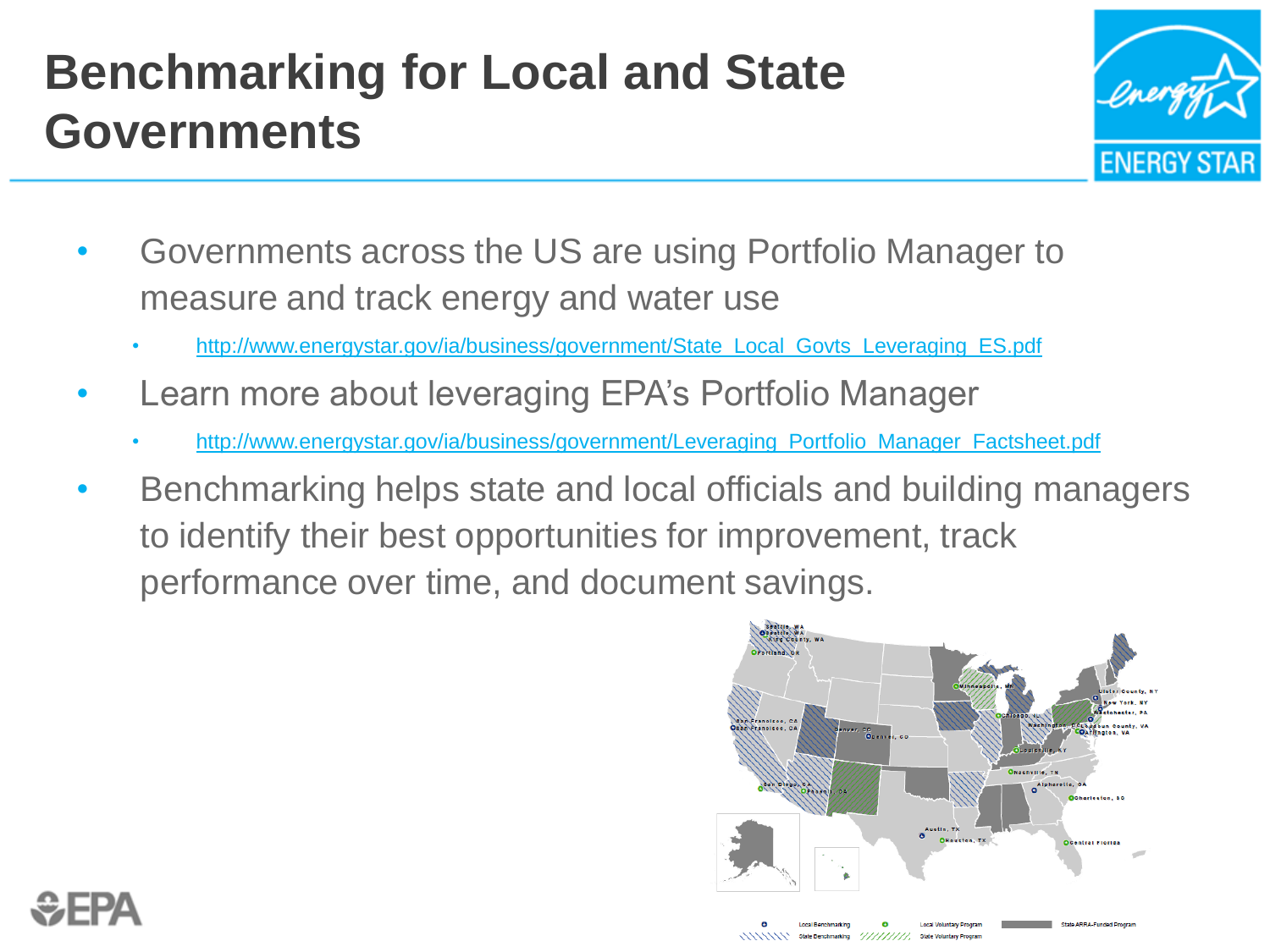## **Local Government Benchmarking Mandates**



- Jurisdictions with policies requiring buildings to benchmark with ENERGY STAR Portfolio Manager include:
	- Alpharetta, GA
	- Austin, TX\*
	- Denver, CO
	- New York, NY\*
	- San Francisco, CA\*
	- Seattle, WA\*
	- Washington, DC\*
	- West Chester, PA
- \* These jurisdictions also require the disclosure of buildings' energy performance, either online or during a real estate transaction

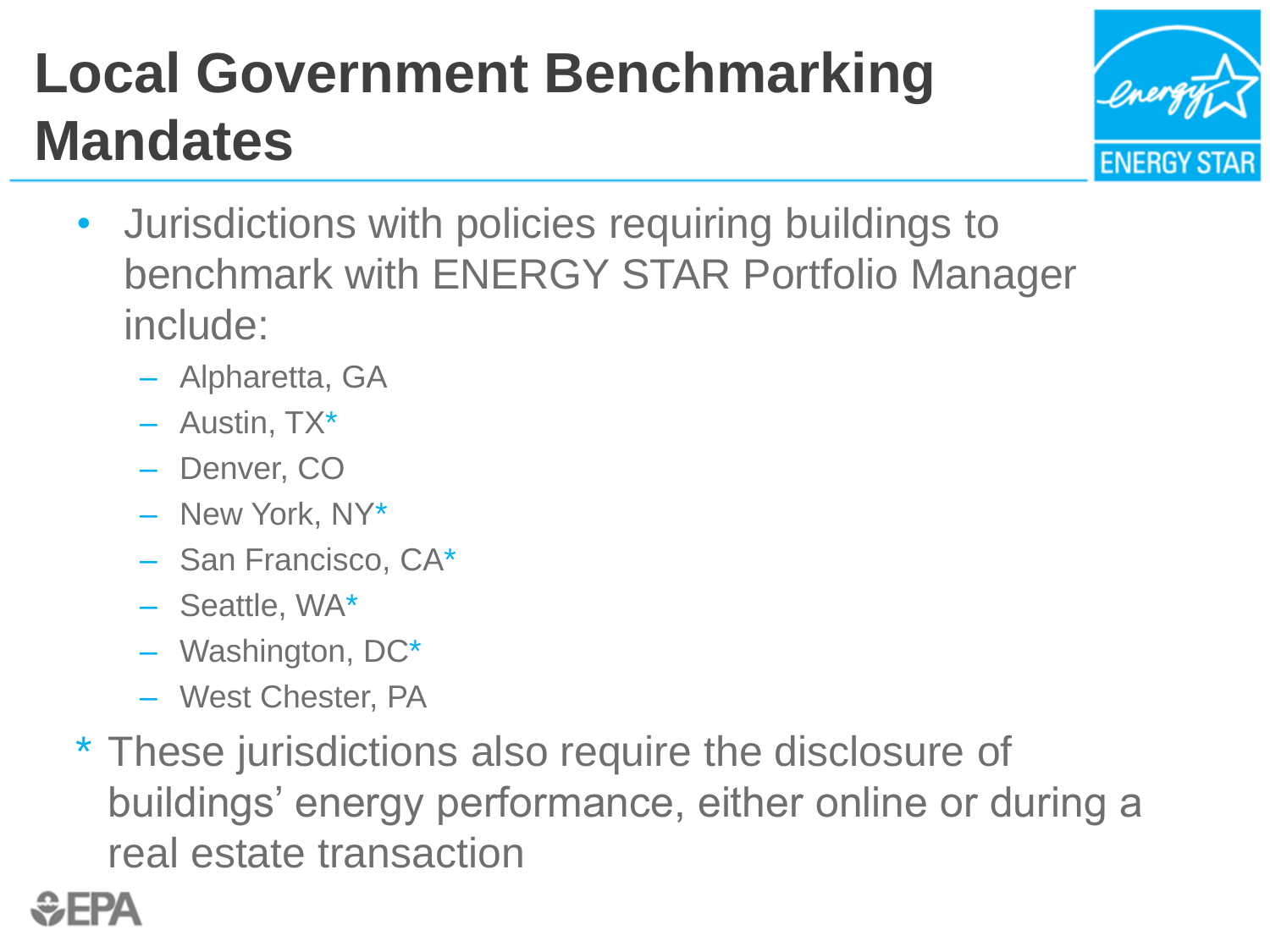#### **Benefits of Benchmarking with EPA's Portfolio Manager Tool**



#### **Make More Informed Decisions**:

- Assess whole building performance based on utility data
- Identify under-performing facilities and prioritize resources
- Set improvement goals, targets, and timelines
- Verify pre- and post-project energy use, GHG emissions, and energy costs
- Continue momentum from ARRAfunded programs: analyze Portfolio Manager benchmarking results to verify commercial building retrofit results and inform future projects.



Prioritize efforts by identifying under-performing buildings.

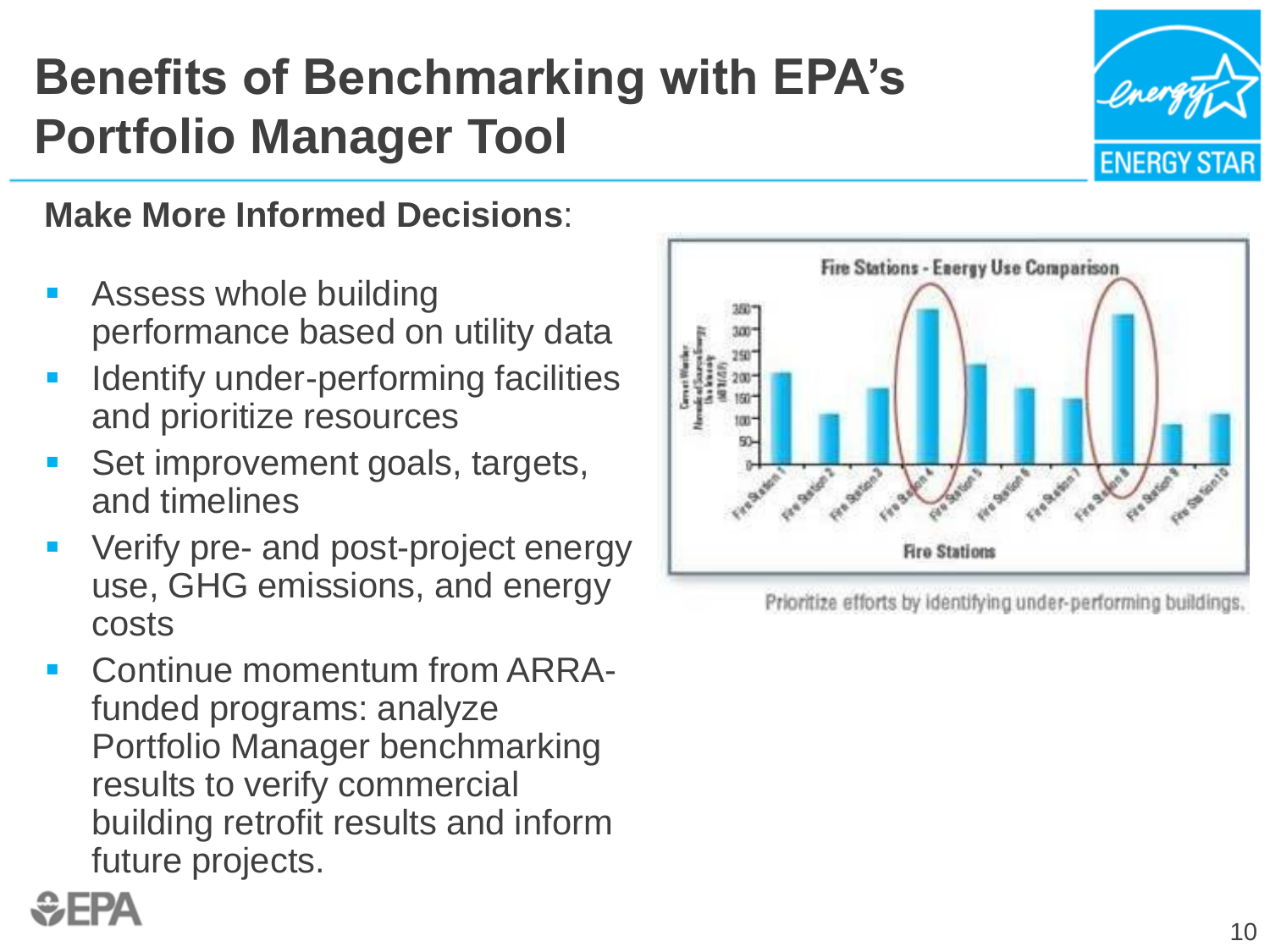#### **Verify Improvements… and Communicate Them!**



• **Arlington County, VA's 2007-2009 Building Energy Report Cards**



• **More about the County's Building Energy Report Cards at: [www.arlingtonva.us/portals/topics/aire/page66219.aspx](http://www.arlingtonva.us/portals/topics/aire/page66219.aspx)**

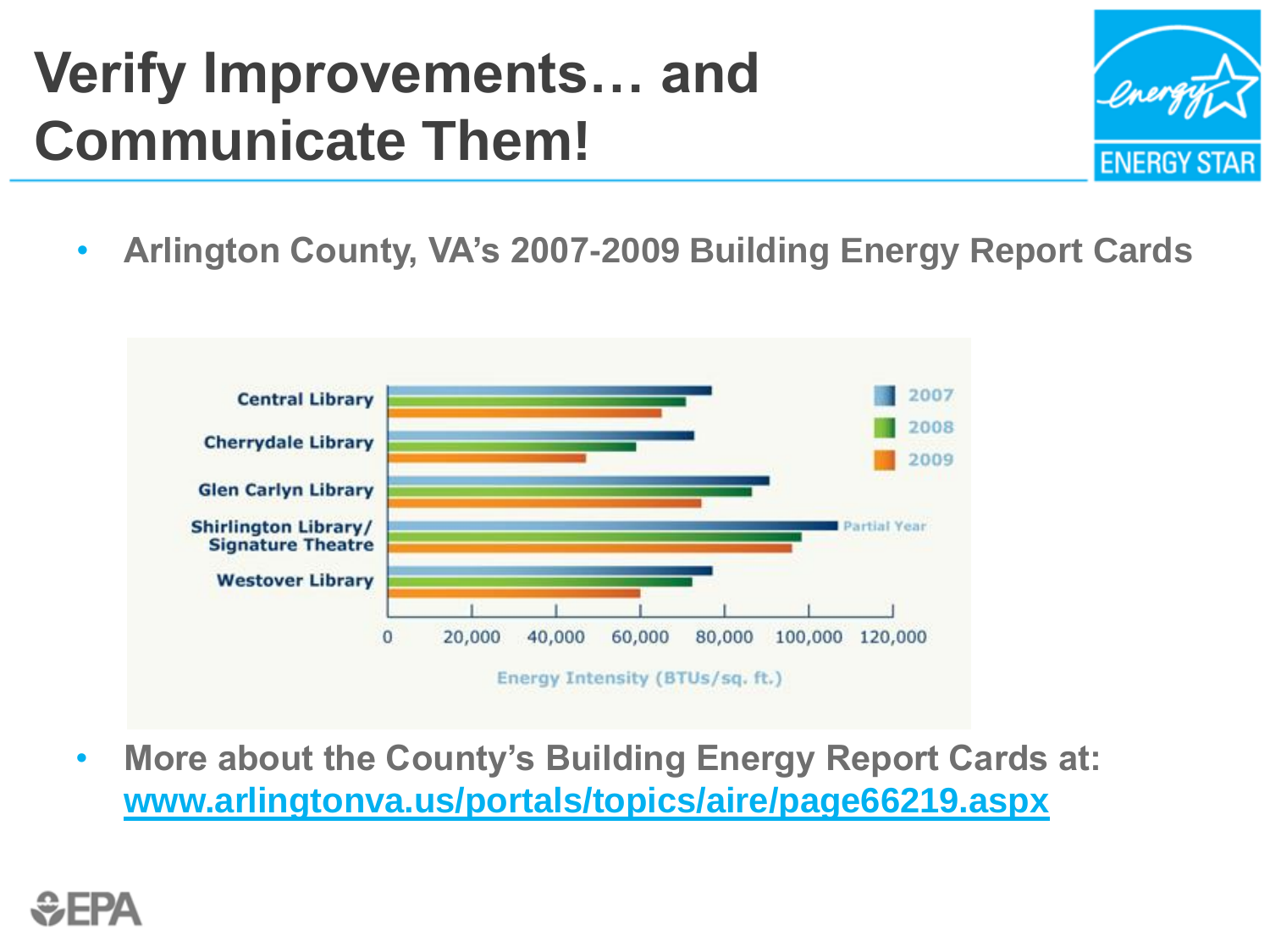#### Superior Energy Management Approach

Based on the successful practices of ENERGY STAR partners, EPA has identified the key components for a successful energy management program.

**<http://www.energystar.gov/guidelines>**





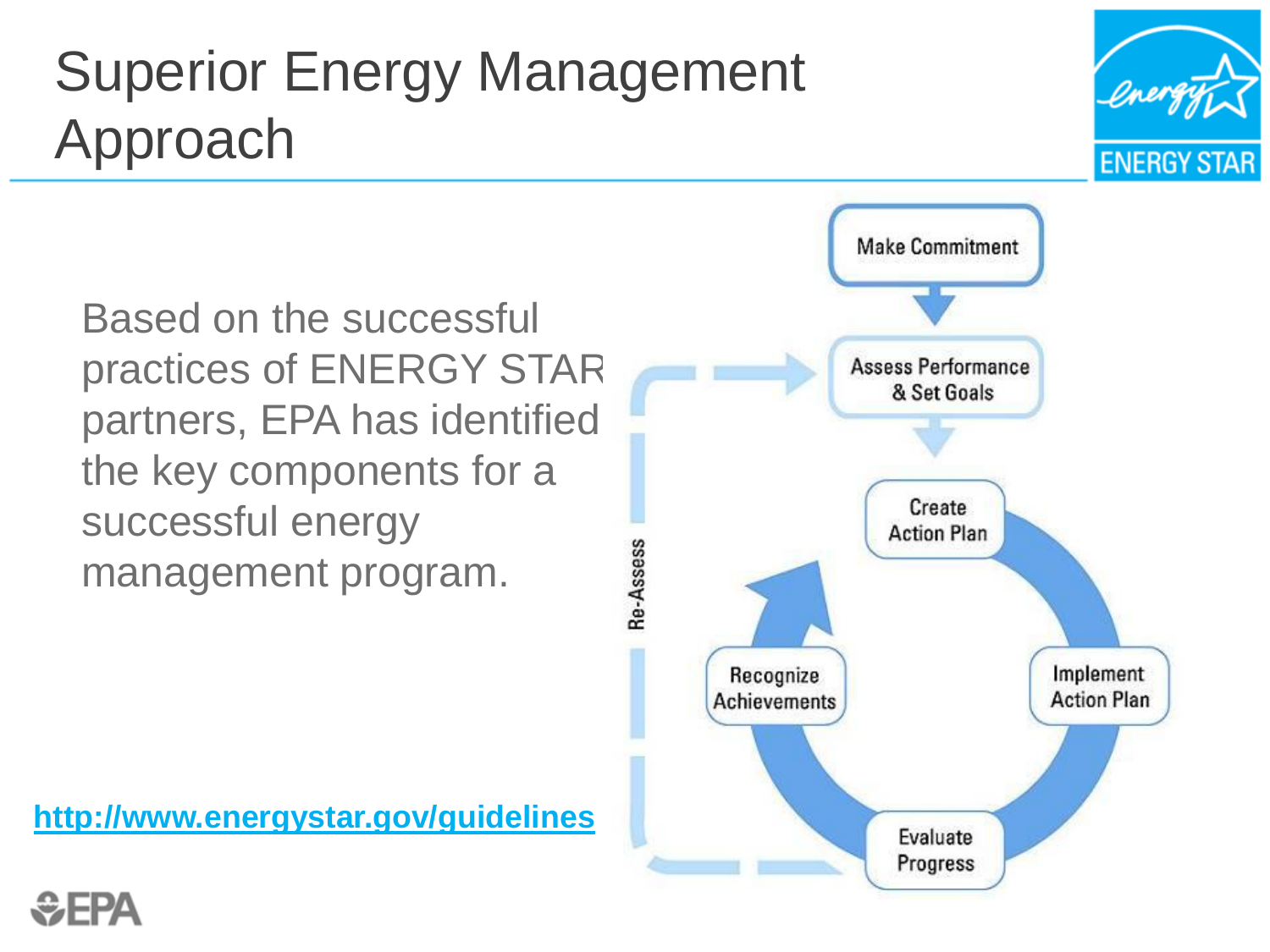# **Tap Into Expert Help**



- **ENERGY STAR Performance Contracting Best Practices:** [www.naesco.org/resources/industry/documents/2008-05.pdf](http://www.naesco.org/resources/industry/documents/2008-05.pdf)
	- Why and how ESCOs use the ENERGY STAR tools in the context of a typical EPC project
	- Sample text to integrate ENERGY STAR tools into an EPC project
- Search for Most Active ENERGY STAR Service & Product Providers: [www.energystar.gov/index.cfm?fuseaction=spp\\_activity](http://www.energystar.gov/index.cfm?fuseaction=spp_activity) •
	- Provided Clients with Portfolio Manager benchmarks
	- Helped Clients Earn the ENERGY STAR
	- Improved Client buildings by 10 points or more
	- Served Clients who are ENERGY STAR Leaders
- Search for Service Providers that Offer Automated Benchmarking: [www.energystar.gov/index.cfm?c=spp\\_res.pt\\_spps\\_automated\\_benchmarking](http://www.energystar.gov/index.cfm?c=spp_res.pt_spps_automated_benchmarking) •

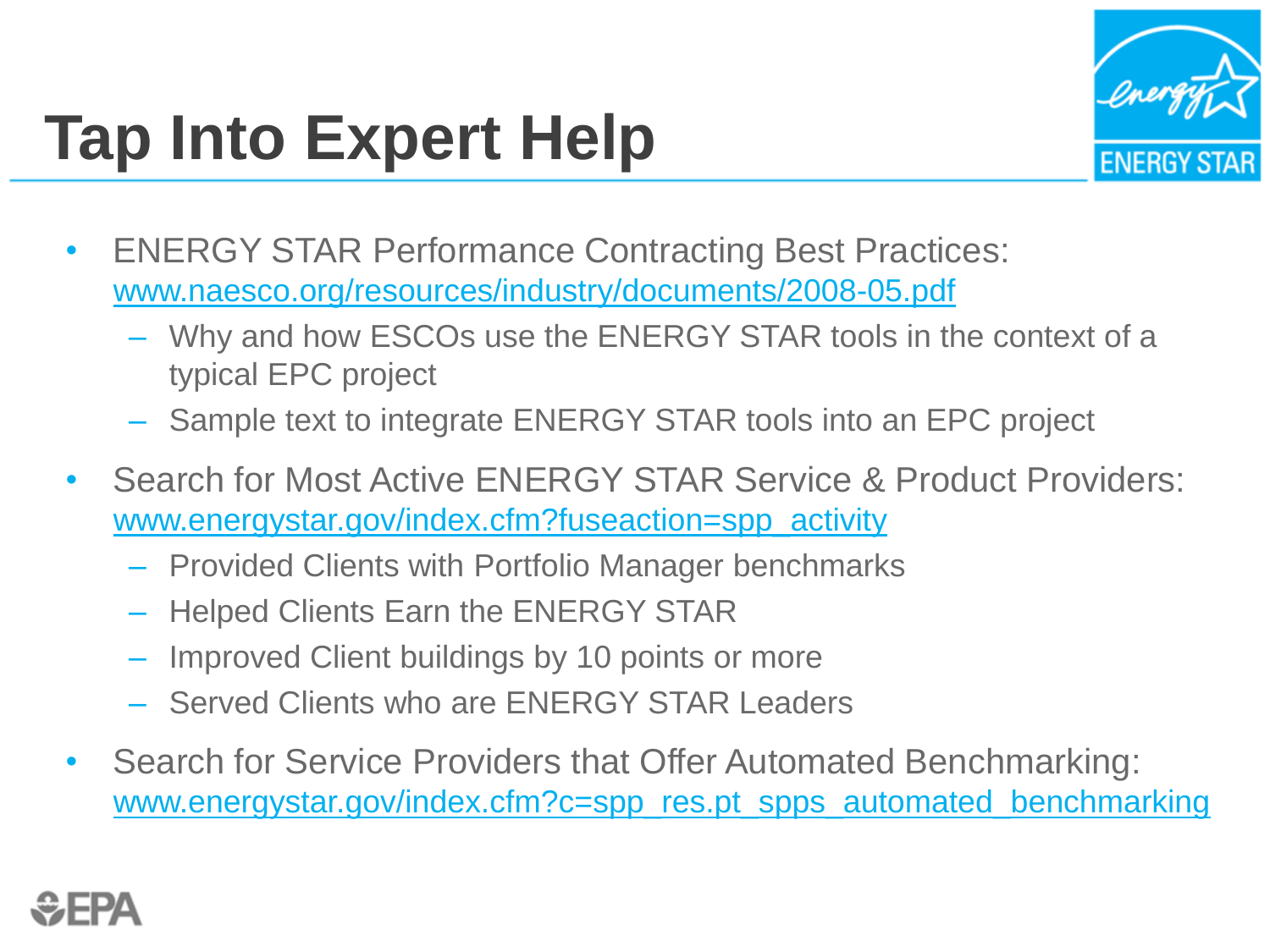

#### **Leverage ENERGY STAR in Your Community Outreach**

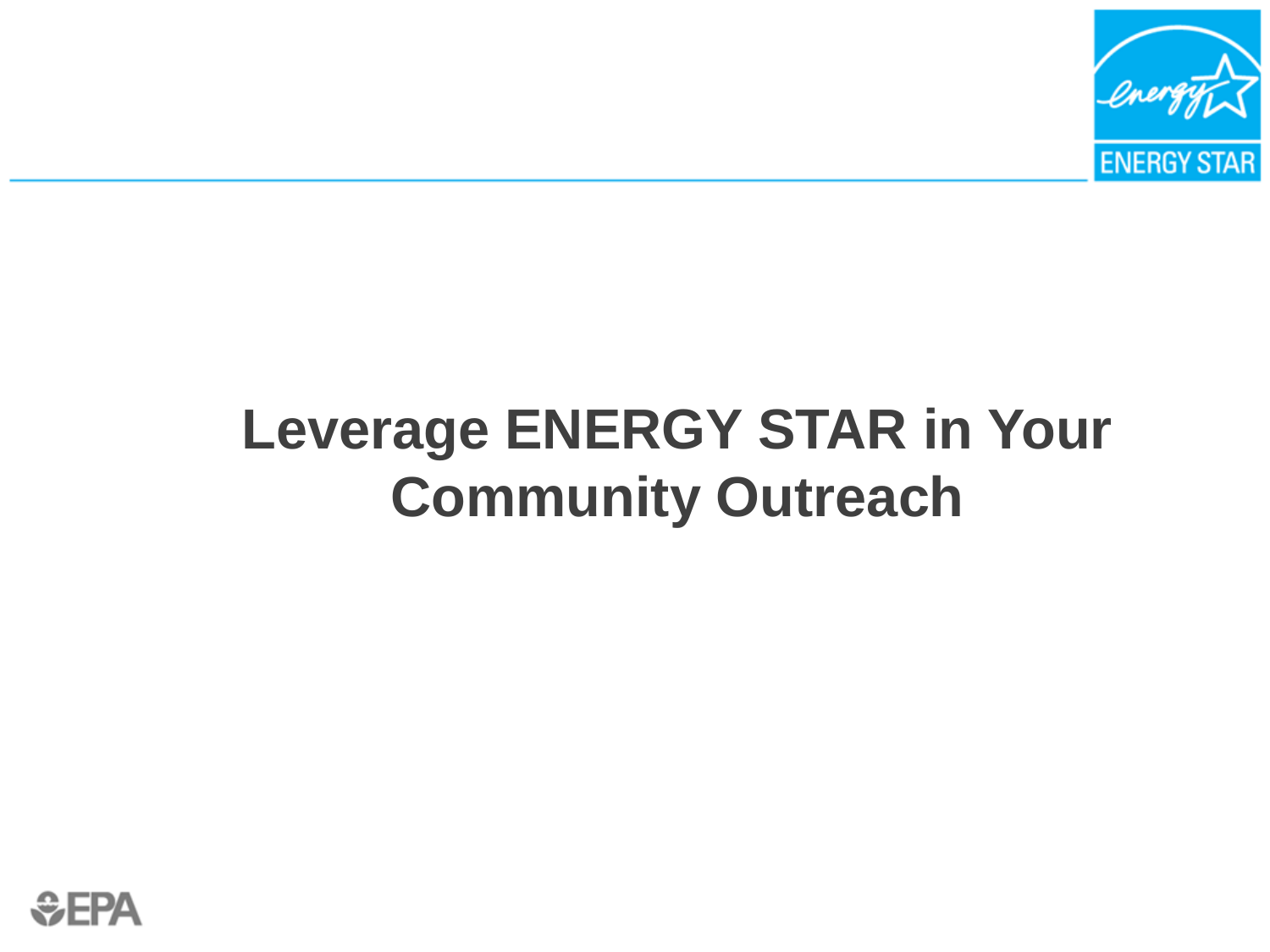## **Local Recognition Goes a Long Way**





Mayor Abramson and the Kentucky Office of Energy Policy recognize buildings that earn the ENERGY STAR in Louisville, Kentucky .



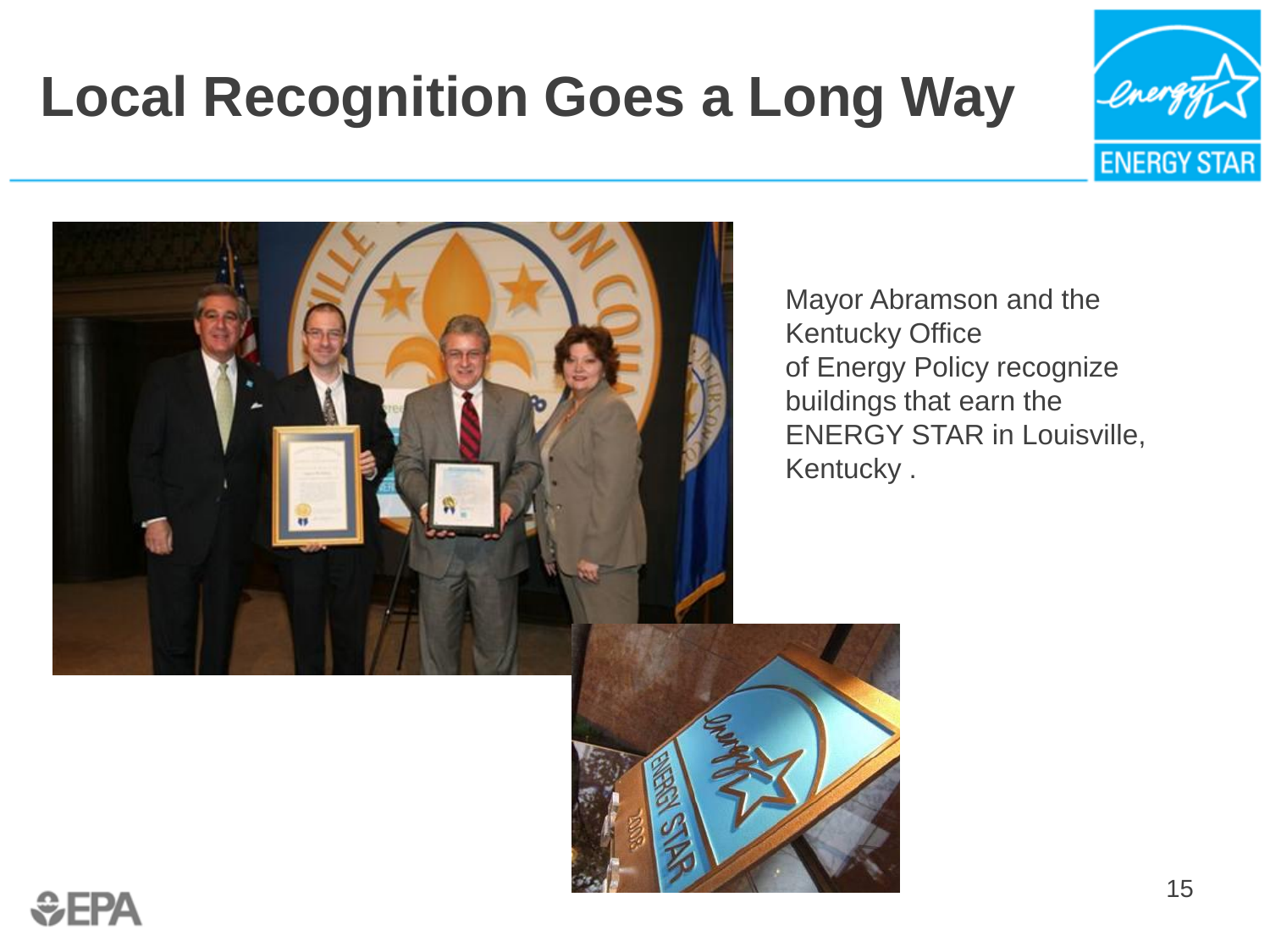

#### **Local Campaigns Engage Building Owners**













- [Houston Green Office](http://www.houstongoc.org/)  **[Challenge](http://www.houstongoc.org/)**
- [Chicago Green Office](http://www.chicagogreenofficechallenge.org/)  **[Challenge](http://www.chicagogreenofficechallenge.org/)** •
- [San Francisco Earth Hour 24x7](https://org2.democracyinaction.org/o/5035/images/Earth Hour Commercial Flyer and Entry Form v02 25 2009.2.pdf)  **[Energy Challenge](https://org2.democracyinaction.org/o/5035/images/Earth Hour Commercial Flyer and Entry Form v02 25 2009.2.pdf)** •
- [Portland Office Energy](http://betterbricks.com/DetailPage.aspx?ID=950)  **[Showdown](http://betterbricks.com/DetailPage.aspx?ID=950)** •
- [Seattle/King County Kilowatt](http://betterbricks.com/graphics/assets/documents/Kilowatt_Crackdown_Fact_Sheet-FINAL.pdf)  **[Crackdown](http://betterbricks.com/graphics/assets/documents/Kilowatt_Crackdown_Fact_Sheet-FINAL.pdf)**  $\bullet$
- [Denver Watts to Water Program](http://wattstowater.org/)  $\bullet$
- [Central Florida Kilowatt](http://www.orangecountyfl.net/cms/dept/cesrvcs/epd/cfeea/challenge.htm)  **[Crackdown](http://www.orangecountyfl.net/cms/dept/cesrvcs/epd/cfeea/challenge.htm)** •
- [Arlington County Green Games](http://www.arlingtongreengames.com/) •

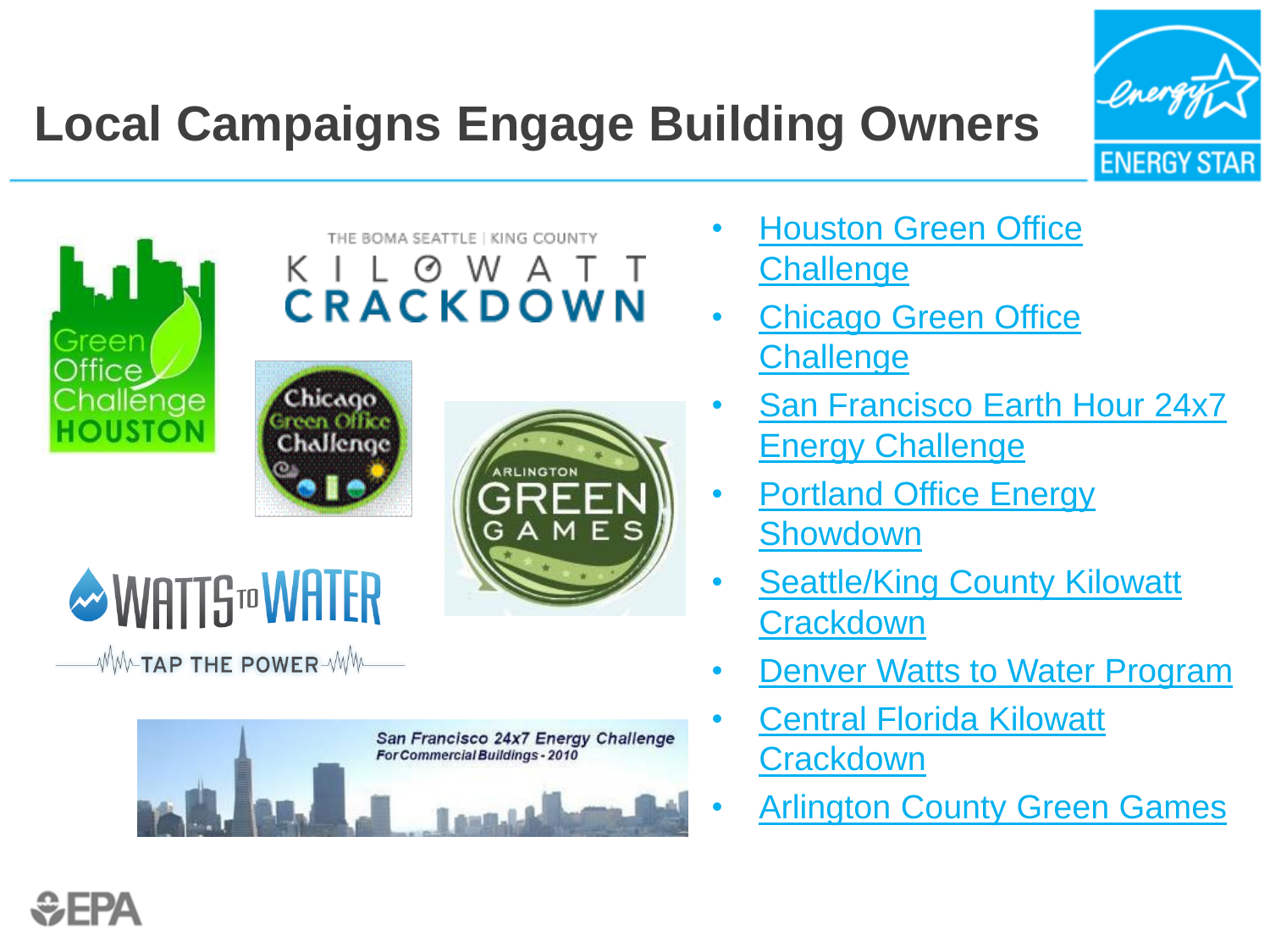## **Roll Up Results with a Portfolio Manager Master Account**



- Participants benchmark energy use, GHG emissions, water use, and cost savings at the building level
- Campaign managers track aggregate results at the campaign level

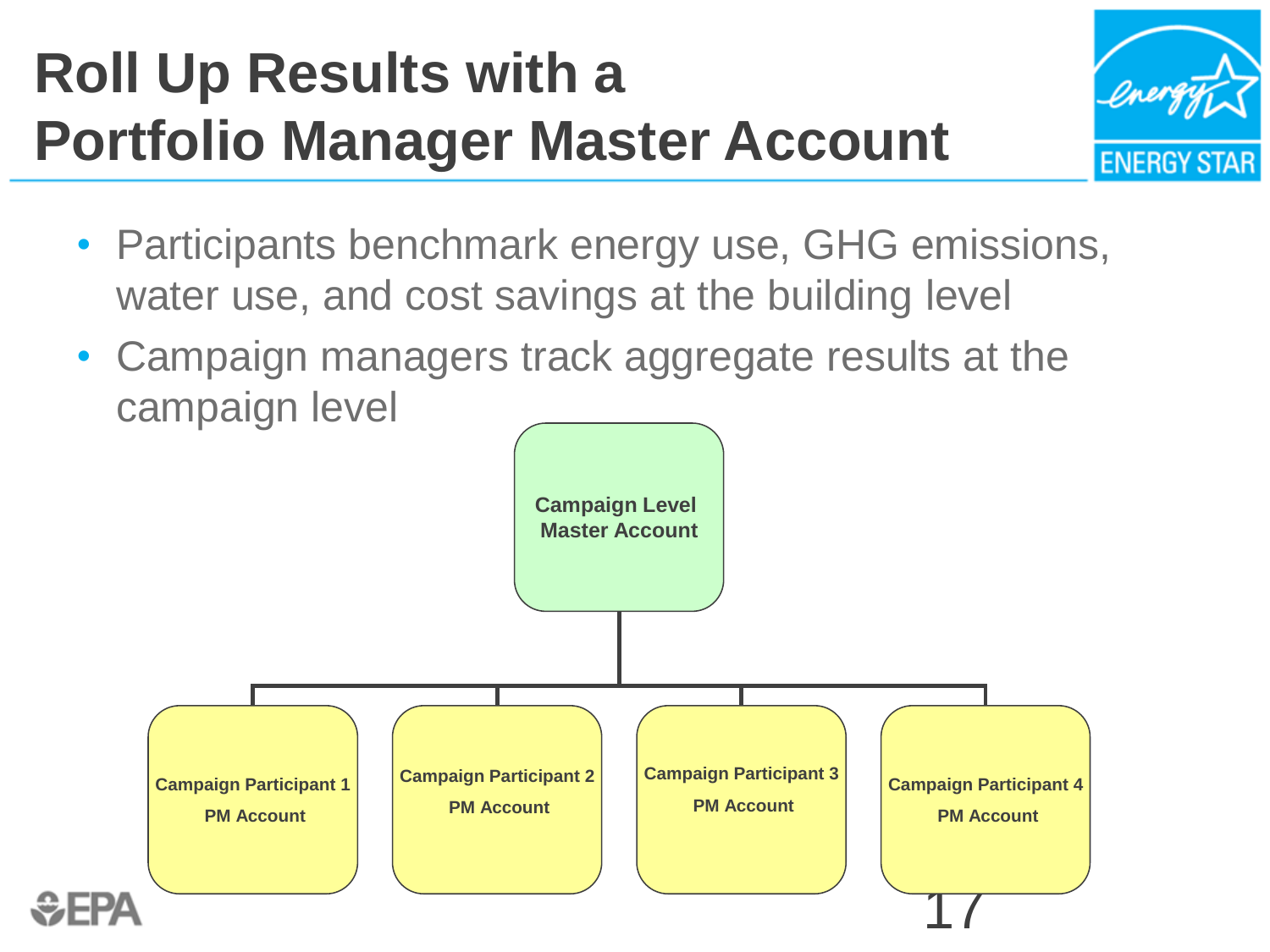

- Louisville Kilowatt Crackdown
	- Over 100 Louisville buildings completed in the first contest year (schools, CRE, healthcare, hospitality, and others) and saved 4,766,977 KWh in energy use - **equal to electricity use of 415 homes for one year!**
- Chicago Green Office Challenge •
	- First campaign year resulted in savings of 70 million KWh of electricity and 54,000 metric tons of carbon dioxide – **equal to removing more than 10,000 cars off Chicago streets!**

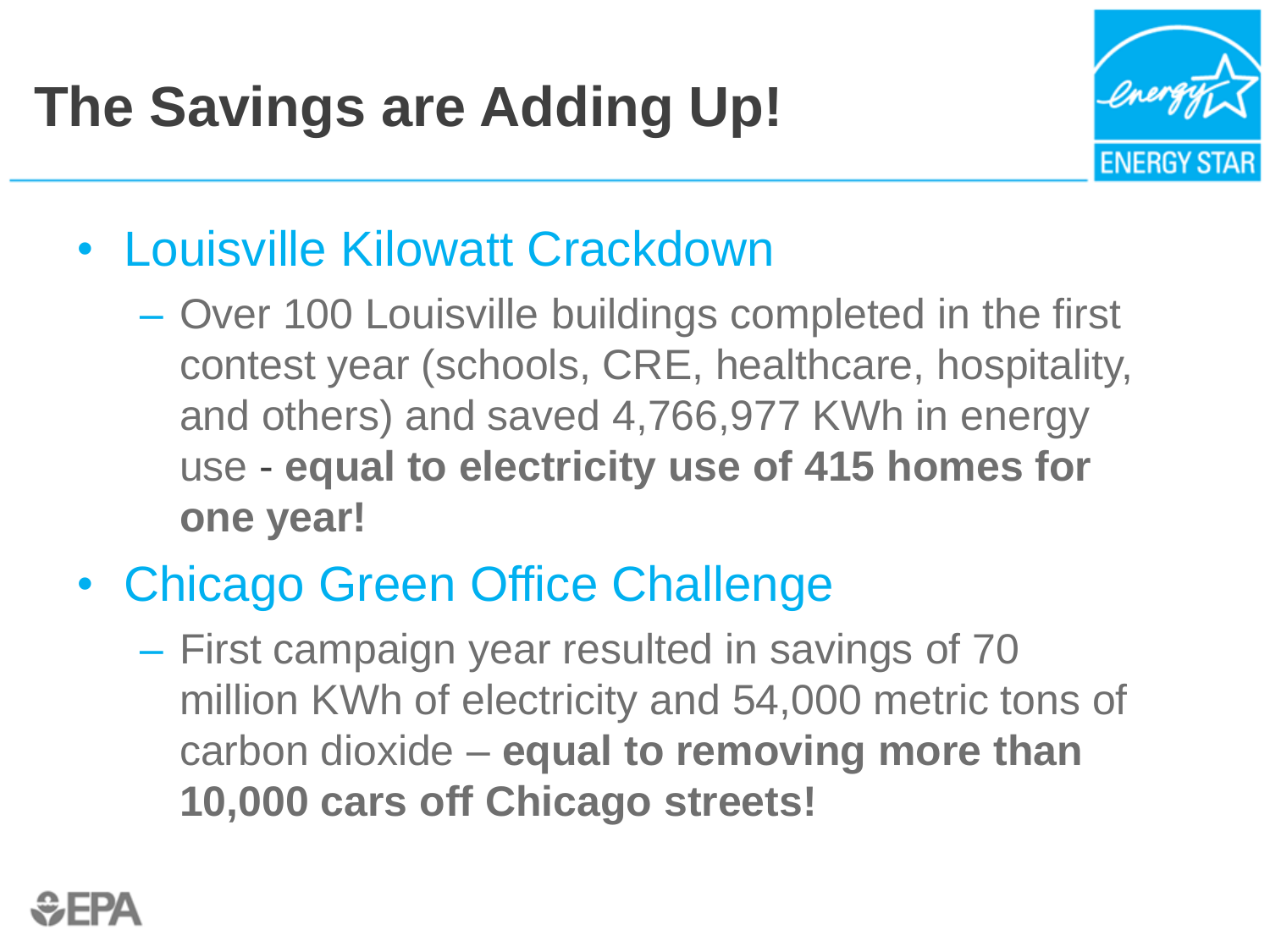## **Include ENERGY STAR Training Resources in Your Outreach**



- **Benchmarking Starter Kit**
	- Animated Portfolio Manager training
	- Data Collection Worksheet
	- Step-by-step Quick Reference Guide
- **Live and recorded trainings**
	- Portfolio Manager 101
	- Best Practices to Improve Energy Performance
	- Computer Power Management with ENERGY STAR
	- Financing Energy Efficient Upgrades

……Many more available!



[www.energystar.gov/businesstraining](http://www.energystar.gov/businesstraining)

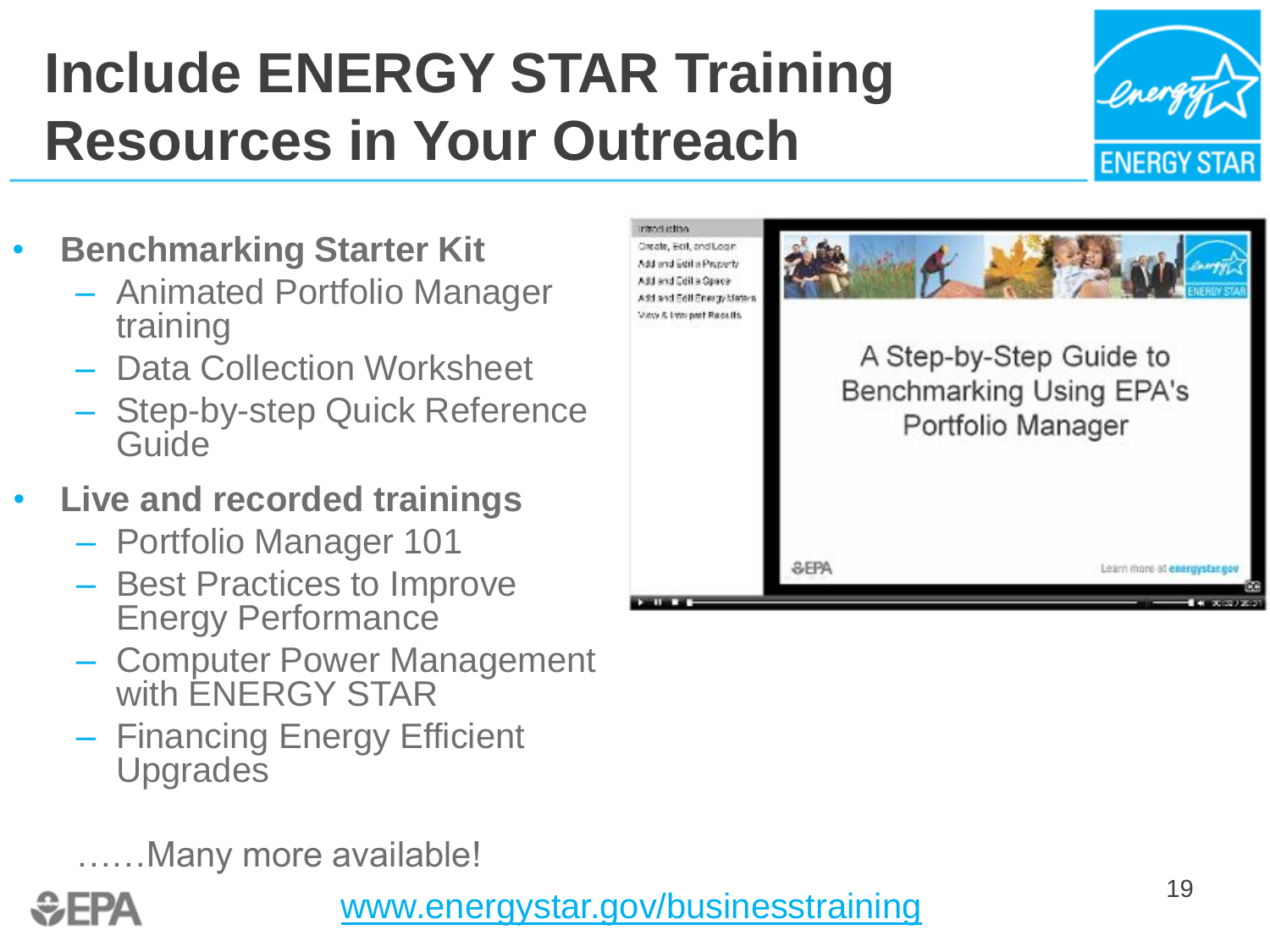## **Engage Employees/Tenants with EPA's "Bring Your Green to Work"**





**Off-the-Shelf Energy Awareness Program** •Green Team checklist •Employee Training Toolkit

•Behind the scenes tour

- •Interactive cubicle
- •Energy quiz
- •Publications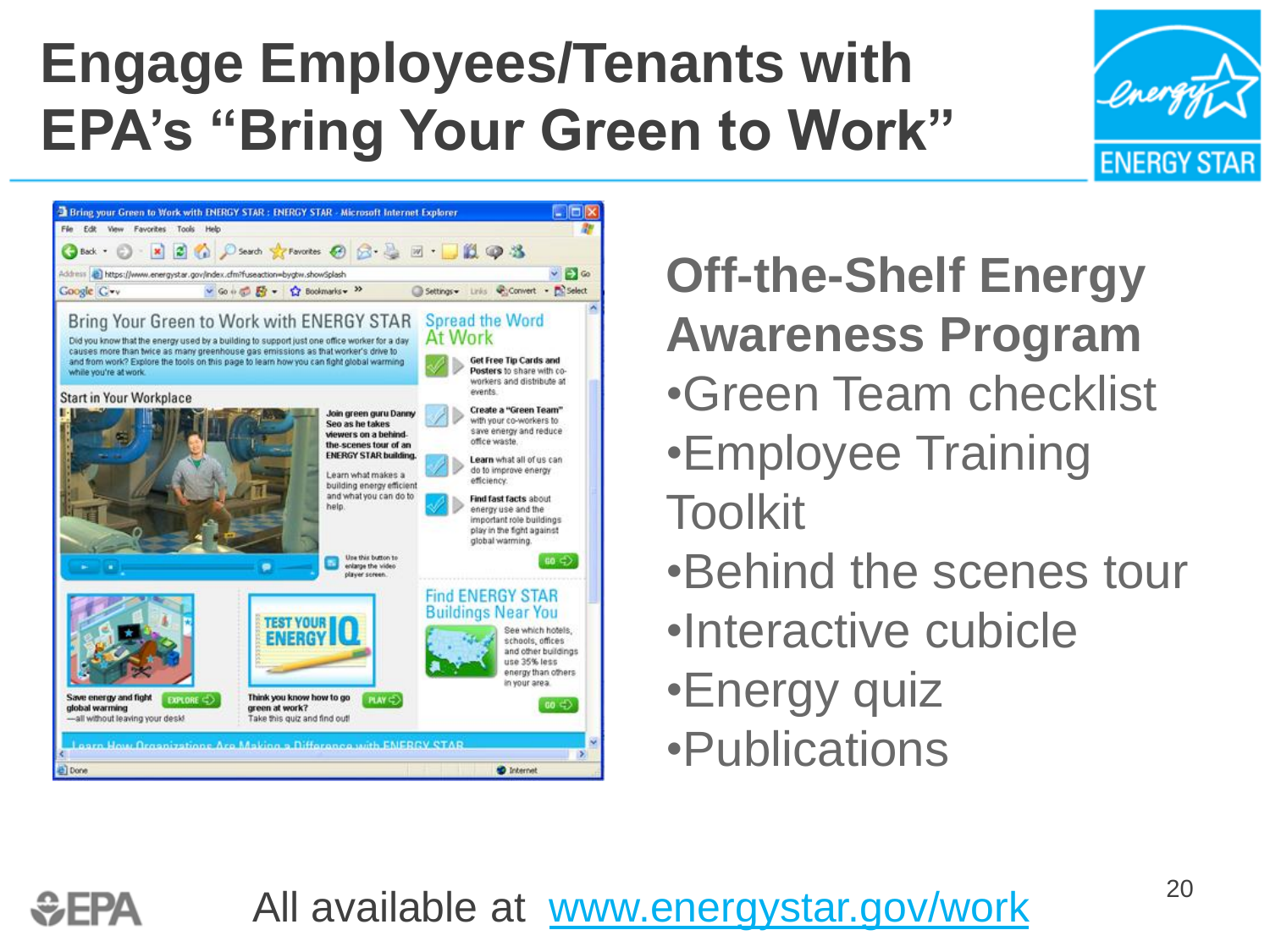#### **Promote Tools for Energy Efficiency Purchasing**



|                                                                                                                                                                       | ×<br>MEEA in a Minute<br>http://www.energystar.gov/index.cfm?c=bulk_purchasing.bus_purchasing                                                                                                                           | - ا هر                                |
|-----------------------------------------------------------------------------------------------------------------------------------------------------------------------|-------------------------------------------------------------------------------------------------------------------------------------------------------------------------------------------------------------------------|---------------------------------------|
| File<br>Edit<br>View                                                                                                                                                  | Tools                                                                                                                                                                                                                   |                                       |
| Favorites<br>Google<br>MEEA in a Minute                                                                                                                               | Help<br>▼ Search ▼ ※ → ● → ● → ● → ☆ Bookmarks → → →                                                                                                                                                                    | $\blacksquare$ nlovri $\tau$<br>Links |
| ✿<br>45<br>巧                                                                                                                                                          | ☆ 同 ・ 鳥 ・ 砂 Bage ・ ⊙ Tools ・<br>Purchasing & Procurement : ENERGY STAR                                                                                                                                                  |                                       |
|                                                                                                                                                                       | <b>SUPERIOR ENERGY MANAGEMENT</b><br>CREATES ENVIRONMENTAL LEADERS<br>U.S. Environmental Protection Agency<br>About ENERGY STAR - News Room - FAQs - 2003<br>Search                                                     | Go                                    |
| <b>ENERGY STAR</b>                                                                                                                                                    | <b>Products</b><br><b>Home Improvement</b><br><b>New Homes</b><br><b>Buildings &amp; Plants</b><br>Home > Buildings & Plants > Purchasing & Procurement                                                                 | <b>Partner Resources</b>              |
| <b>Buildings &amp; Plants</b>                                                                                                                                         |                                                                                                                                                                                                                         |                                       |
| Guidelines for Energy<br>Management                                                                                                                                   | <b>Purchasing &amp; Procurement</b><br>The EPA resources below are designed to assist procurement officials in smart purchasing decisions. Take                                                                         |                                       |
| Tools & Resources Library                                                                                                                                             | advantage of online training to understand the full range of purchasing opportunities. Review case studies and<br>the key benefits of purchasing ENERGY STAR-qualified products.                                        |                                       |
| <b>Expert Help</b>                                                                                                                                                    |                                                                                                                                                                                                                         |                                       |
|                                                                                                                                                                       |                                                                                                                                                                                                                         |                                       |
|                                                                                                                                                                       | Note: EPA periodically updates the savings calculators; check back to make sure you have the most updated<br>version. Depending on the speed of your Internet connection, saving the calculators to your desktop may be |                                       |
| Commercial Building Design<br><b>Green Buildings</b>                                                                                                                  | quicker than opening them on the Web.                                                                                                                                                                                   |                                       |
| Getting Started for                                                                                                                                                   | <b>Product Categories</b><br><b>Selected Resources</b>                                                                                                                                                                  |                                       |
|                                                                                                                                                                       | <b>ENERGY STAR Products</b><br><b>Commercial Appliances</b><br><b>Office Products</b><br>¥<br>×.                                                                                                                        | Key Benefits of Purchasing            |
|                                                                                                                                                                       | <b>Purchasing Case Studies</b><br><b>Commercial Food Service</b><br><b>Residential Appliances</b><br>×.                                                                                                                 |                                       |
|                                                                                                                                                                       |                                                                                                                                                                                                                         | Generic Procurement Language          |
|                                                                                                                                                                       | ¥<br><b>Commercial Heating &amp; Cooling</b><br>¥.<br><b>Residential Heating &amp; Cooling</b><br><b>Construction Products</b><br><b>*</b> Residential Lighting<br>Locator                                              | <b>ENERGY STAR Products Store</b>     |
|                                                                                                                                                                       | <b>Consumer Electronics</b><br>¥                                                                                                                                                                                        | Computer Power Management             |
|                                                                                                                                                                       | for Federal Agencies                                                                                                                                                                                                    |                                       |
|                                                                                                                                                                       | Get a Quote from Product<br>Suppliers                                                                                                                                                                                   |                                       |
|                                                                                                                                                                       | <b>Commercial Appliances</b>                                                                                                                                                                                            |                                       |
| Government<br>Healthcare<br><b>Higher Education</b><br>Hospitality/<br>Entertainment<br>Industrial<br>$K-12$<br><b>Real Estate</b><br>Retail<br><b>Small Business</b> | <b>Quick Finder</b>                                                                                                                                                                                                     |                                       |
| Congregations<br>Service & Products                                                                                                                                   | <b>Commercial Clothes Washers</b><br>Portfolio Manager Login<br><b>ENERGY STAR-Qualified Model List</b>                                                                                                                 |                                       |

- Savings Calculators
- Qualified Product Lists
- Sample Procurement Language
- Store Locator



#### **[www.energystar.gov/purchasing](http://www.energystar.gov/purchasing)**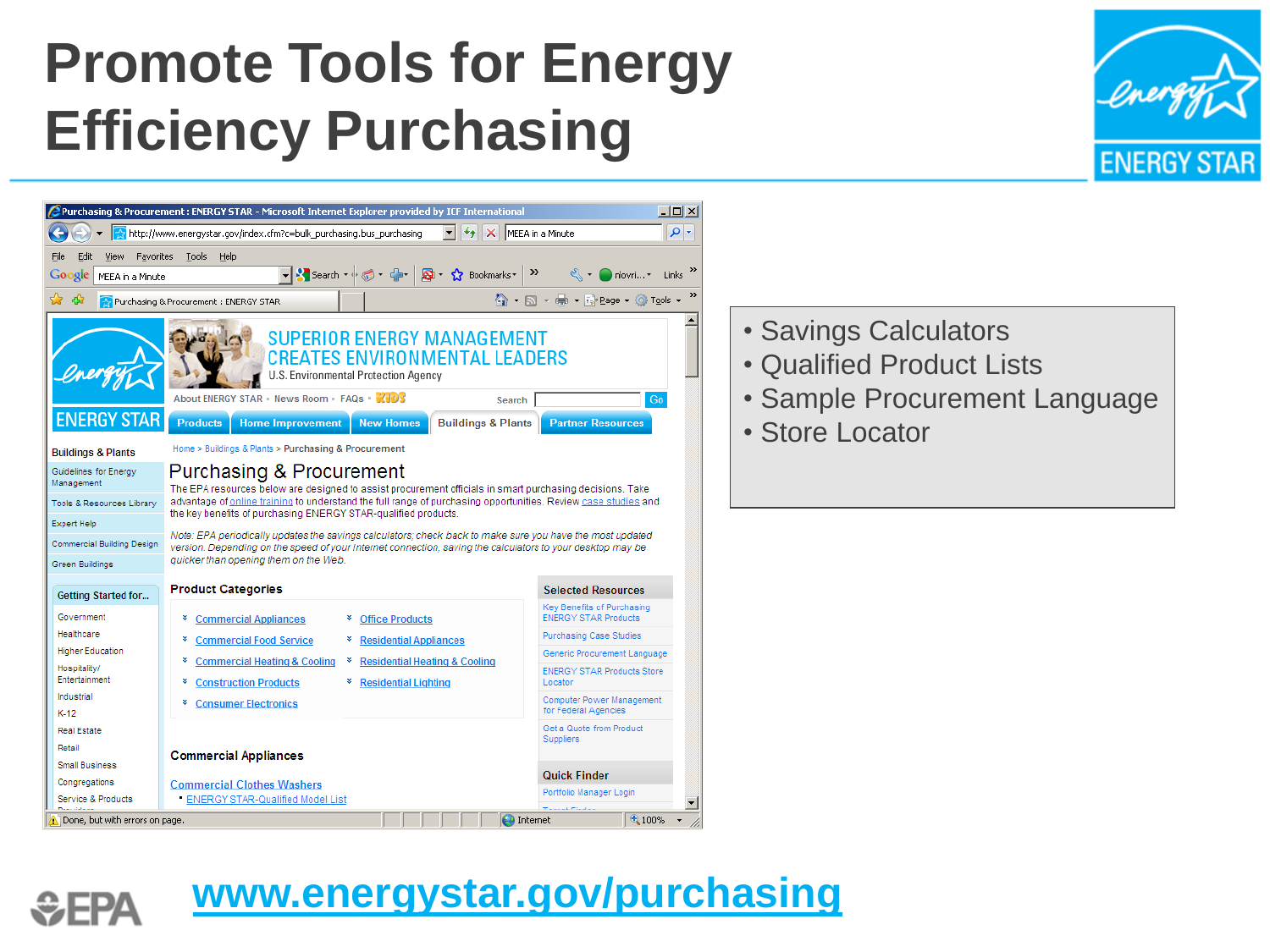#### **Reach out to Small Business Owners**







#### **Available at [www.energystar.gov/smallbiz](http://www.energystar.gov/smallbiz)**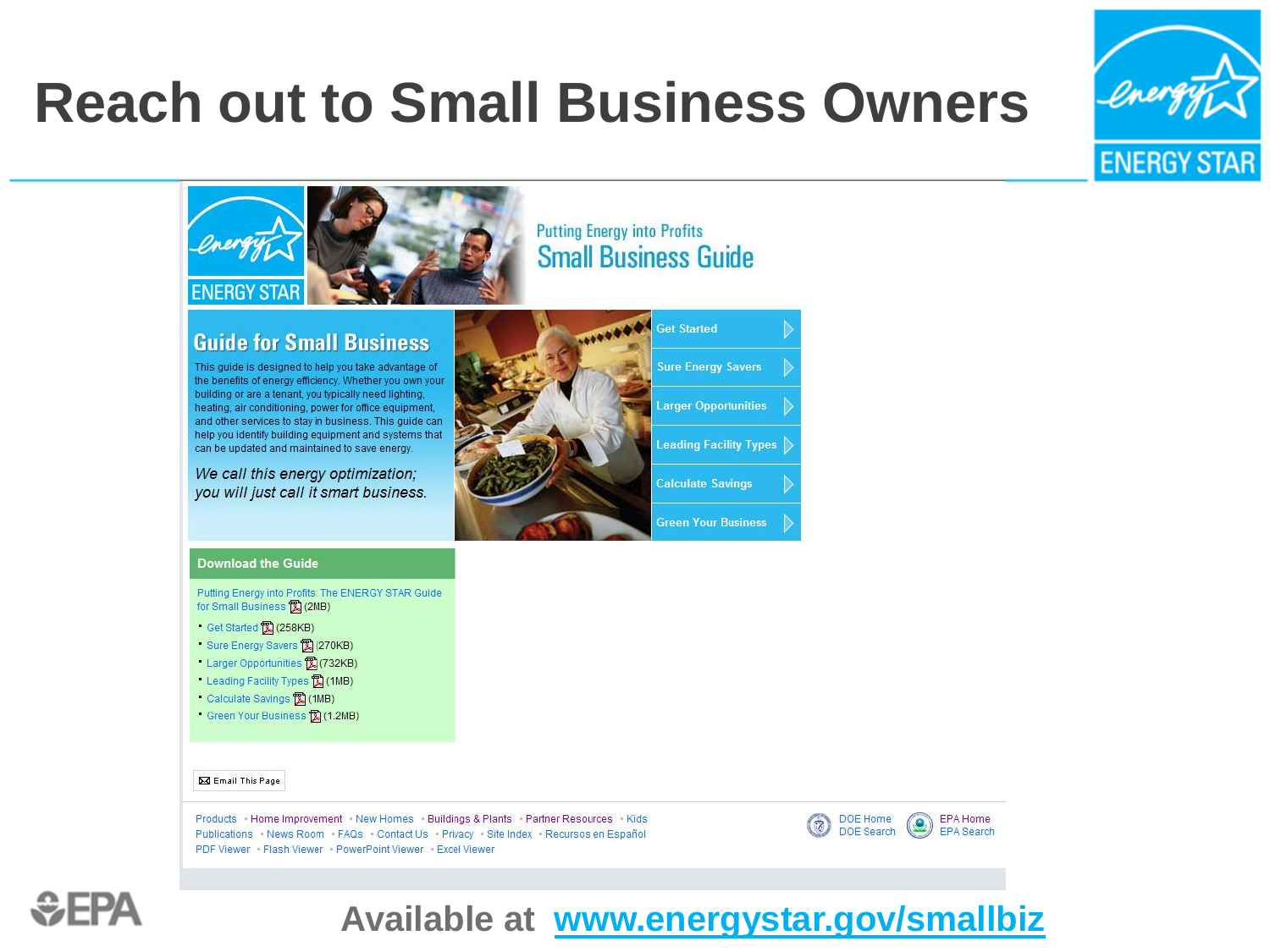## **Promote Residential Energy Savings**

- Home Energy Advisor Make a plan **www.energystar.gov/homeadvisor**
- ENERGY STAR @ Home Go room-by-room **[www.energystar.gov/home](http://www.energystar.gov/home)** *Can be hosted on your site*
- Home Energy Yardstick Track your progress **www.energystar.gov/yardstick** *Can be hosted on your site*



**ENERGY STAR** 





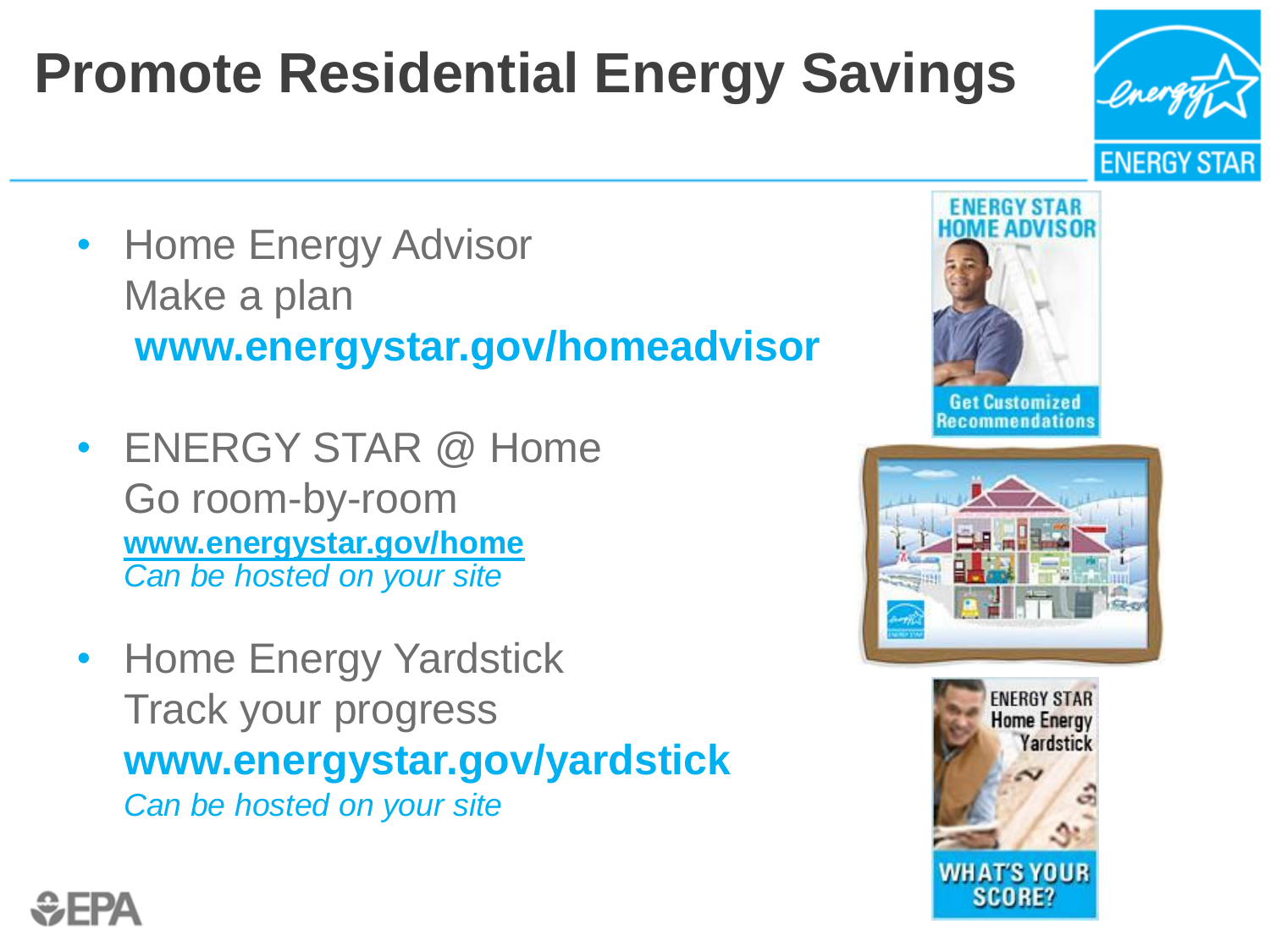## **Example: GreeNYC "Be Cool & Smart" ad campaign**







#### CLOSE DRAPES & DRAW BLINDS

The sun's rays heat your home even when the A/C is on, making your unit work harder and increasing your energy costs.



Want to save even more? On breezy days, open your windows.







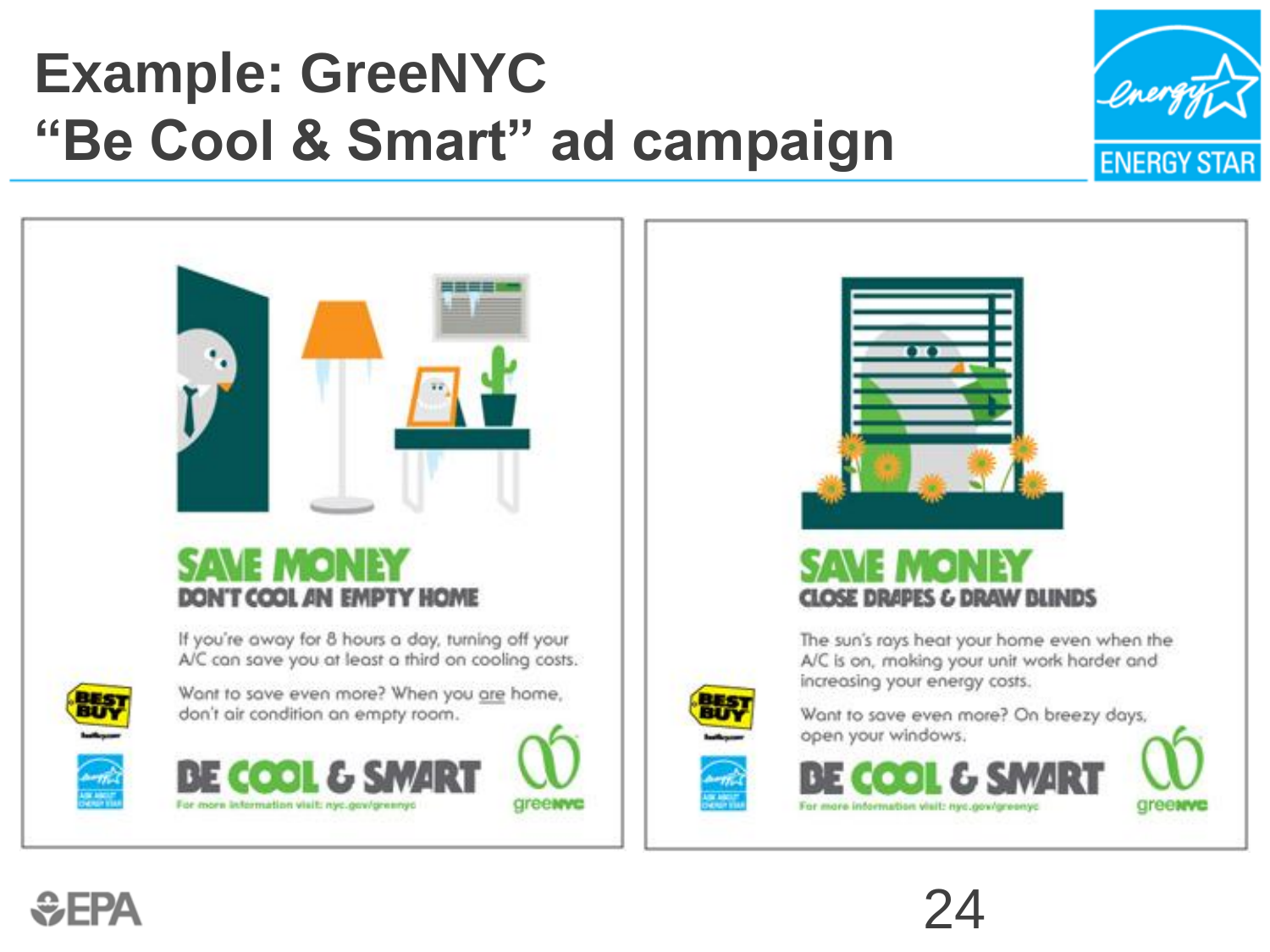



- Partner with ENERGY STAR and leverage EPA's off-the-shelf resources
- Lead by example, meet your energy efficiency goals, and earn EPA recognition
- Help building owners throughout your community save energy, money, and reduce greenhouse gas emissions